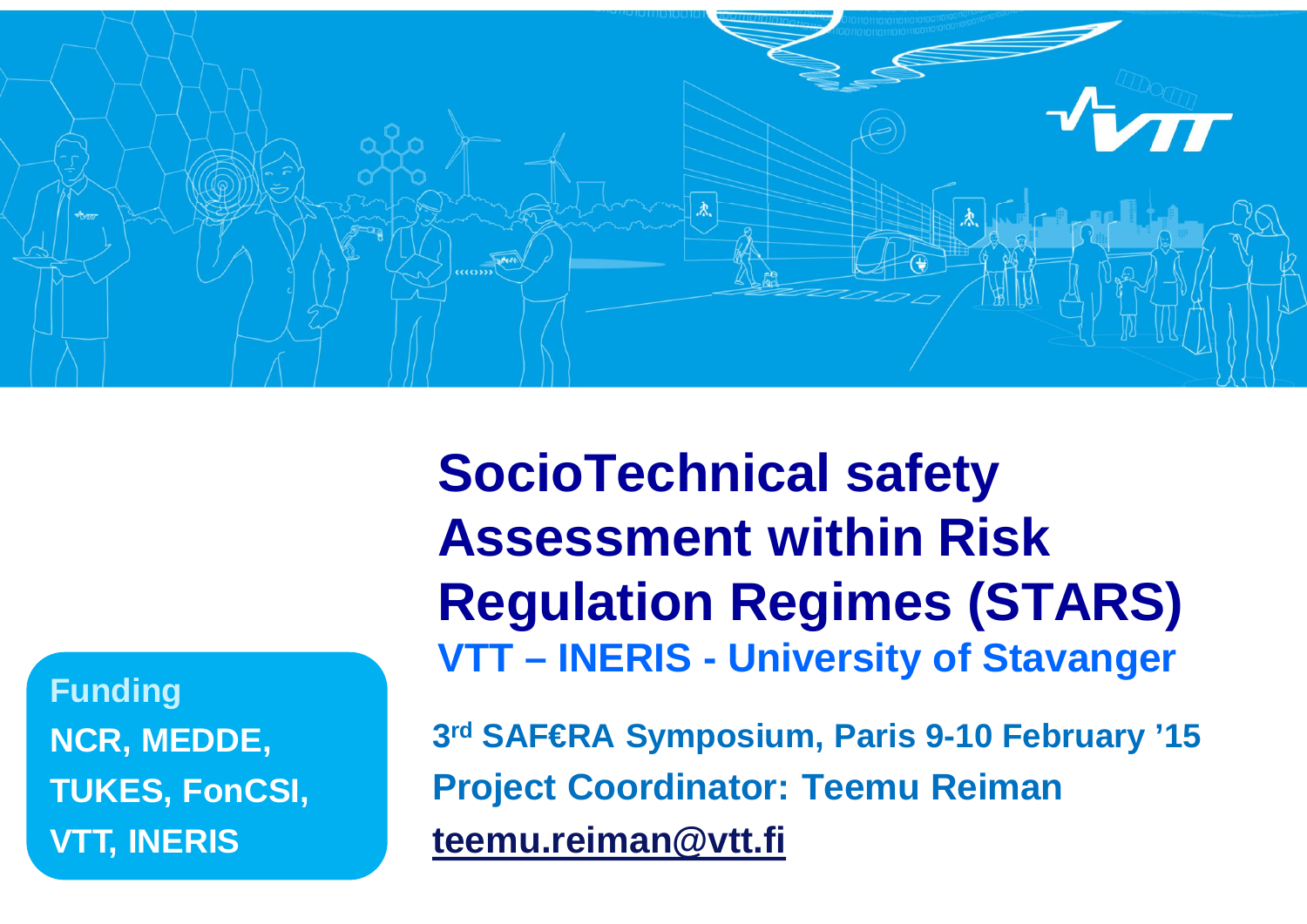

# **Basis for project**

- The past thirty years of research on accidents have built an understanding of ensuring safety that goes beyond technical rationality and traditional engineering models
- Safety regulation has been traditionally focused on the control of technical matters – and lately on formal management systems
- So far, little focus on the emerging sociotechnical approach to safety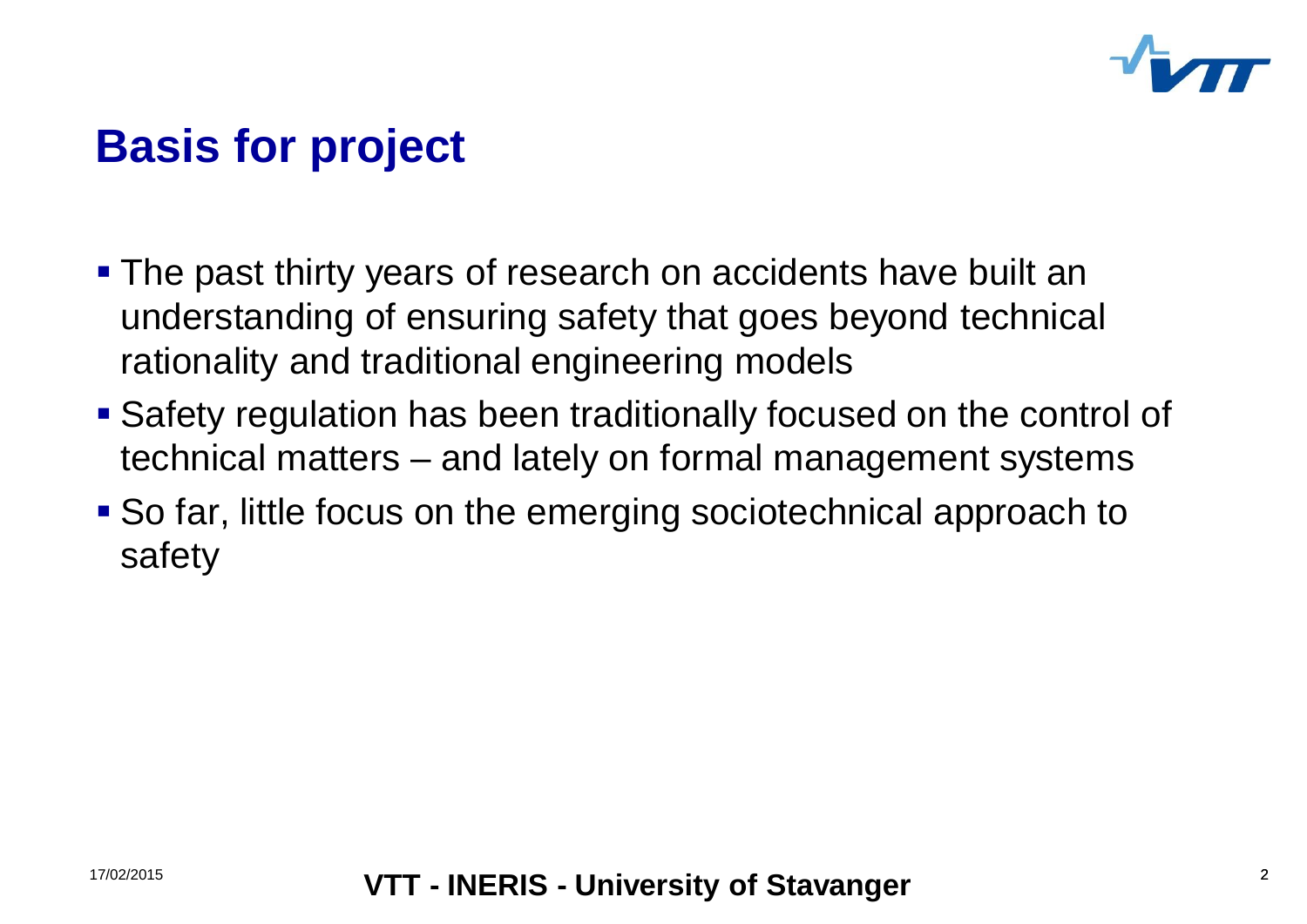

## **The project aims to**

- explore what this shift towards a sociotechnical approach entails from a scientific point of view and how it affects management of safety by both the industry and the regulators,
- compare the practices in risk regulatory regimes on sociotechnical approaches to safety critical systems,
- clarify the role of regulation (limits and possibilities) in ensuring sociotechnical safety in society, and
- develop an evidence based guide on how to develop regulatory practices towards taking better into account the sociotechnical dimensions of safety.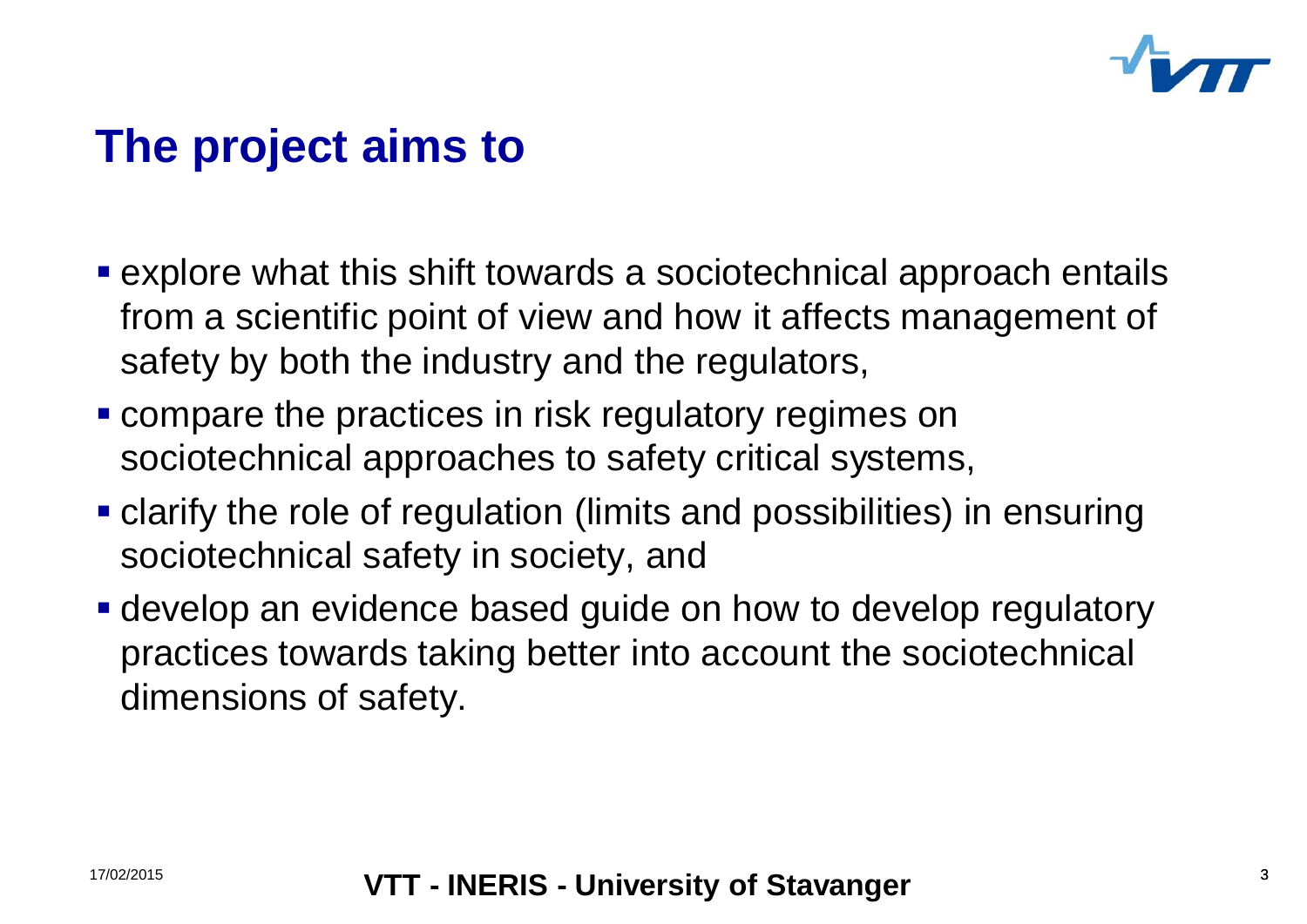

### **Research questions**

- what is the state of the art on the sociotechnical nature of safety?
- what methods, practices and guidelines are currently in use in various regulatory bodies concerning assessment of high risk sociotechnical systems?
- how well do these methods, practices and guidelines capture sociotechnical phenomena (such as drift, normalization, climate and social structure)?
- what experiences regulators have concerning sociotechnical phenomena that have safety relevance?
- how could the existing methods, practices and guidelines be improved to better capture sociotechnical phenomena?
- what is the role of regulation in the sociotechnical paradigm; what are the limits and possibilities of regulation when safety is perceived in a wider sociotechnical view as a system property instead of a technical feature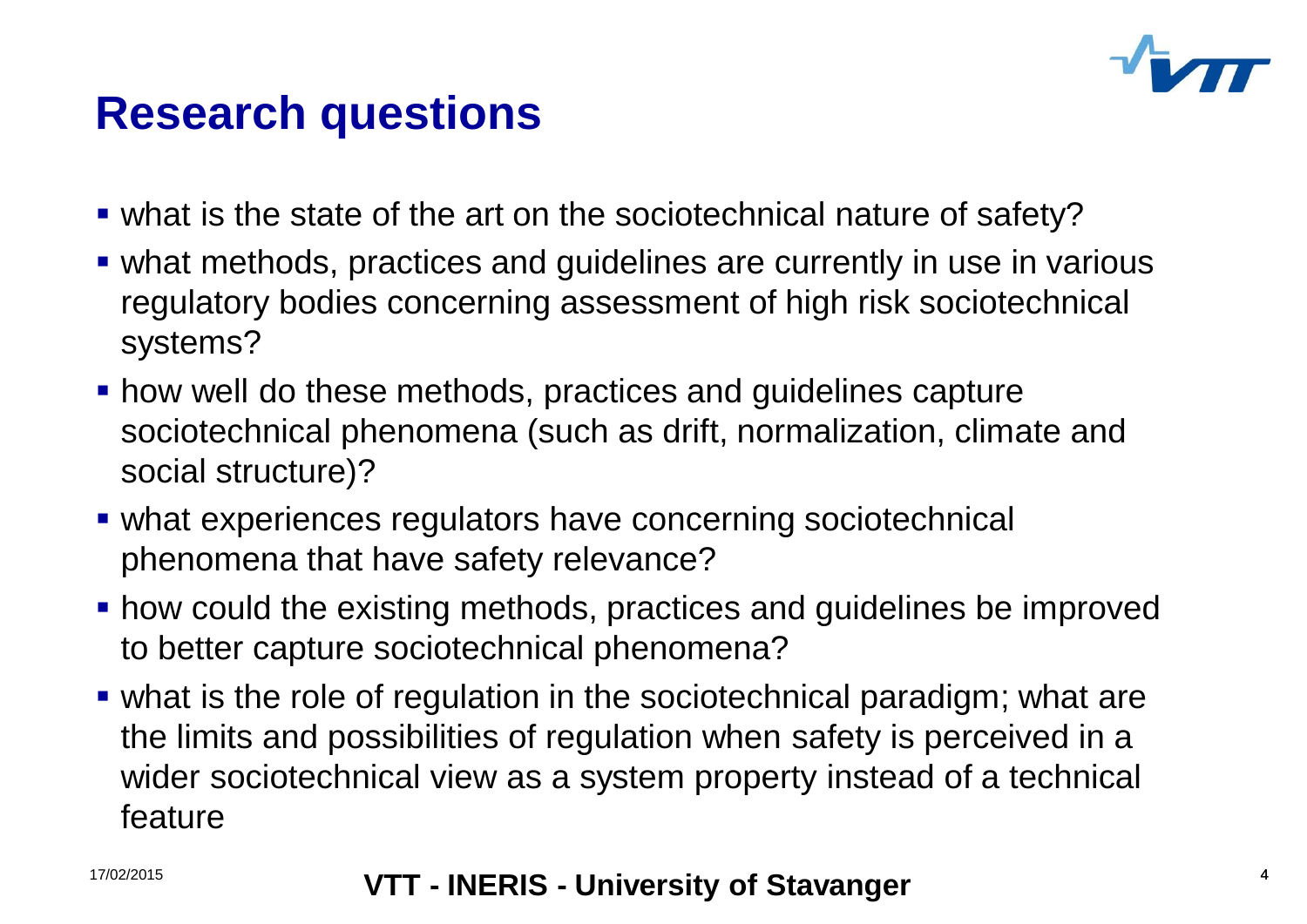

# **Research steps**

- **Clarifying and showing** how different models in the past 20 to 30 years have all attempted to better conceptualise and approach the sociotechnical nature of safety and accidents (Swiss cheese, safety culture, resilience engineering, etc.),
- **empirically illustrating** the sociotechnical nature of safety (or accidents) with case studies from different safety critical industries (petroleum, chemical, nuclear) in order to provide a shared background for members of the research project
- **Comparing and discussing** the practices of the participating regulatory organizations (rules and regulations, auditing and inspection principles, other methods of regulation) in three different domains: petroleum, chemical and nuclear industry,
- **producing guidance** on EU-level; one guidebook to be used by regulators in sociotechnical safety inspections of safety critical system and a second guidebook to be used by the industry as well as the regulators in deepening their understanding of the sociotechnical dimension of safety.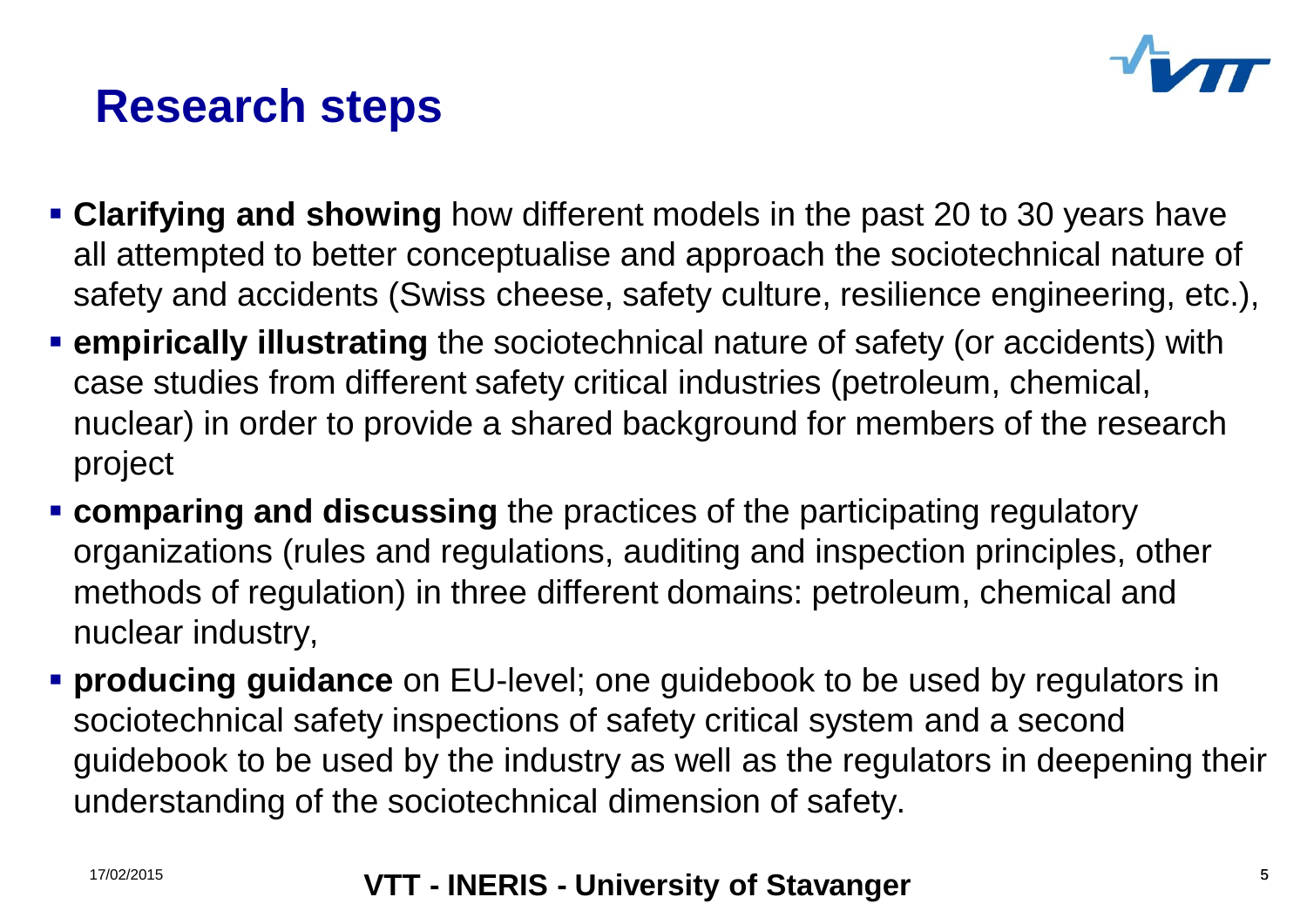

### **Tasks**

- **1. Construction of a common study protocol**
- **2. Literature review and collection of methodological evidence**
- **3. Data collection and case studies in Finland**
- **4. Data collection and case studies in Norway**
- **5. Data collection and case studies in France**
- **6. Across domains and countries comparison**
- **7. Reporting and utilization of the common results**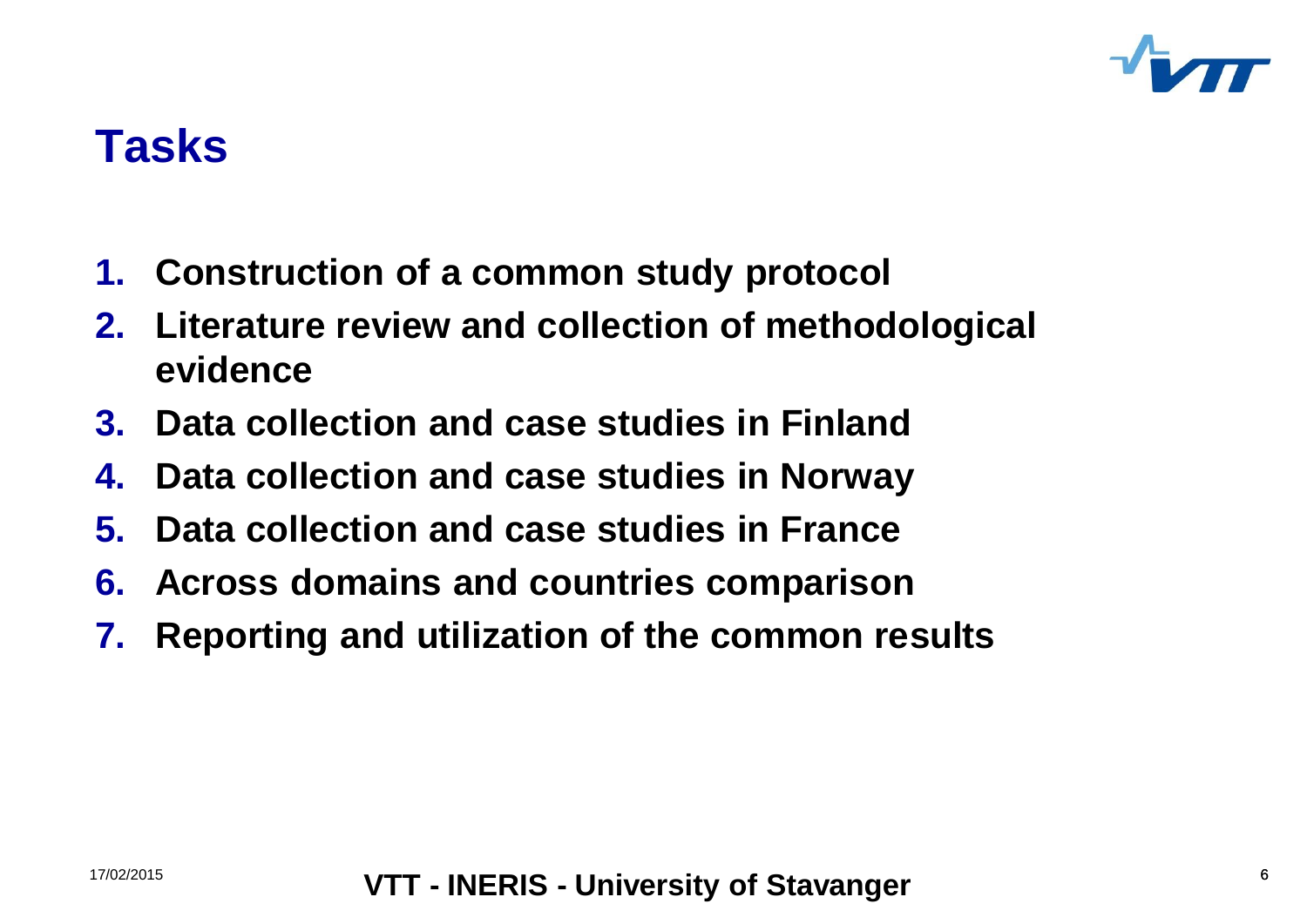

# **Project progress**

- The project started in May 2014 (unofficially) and in November 2014 (officially)
- The project will end in autumn 2016
- The project group (VTT, INERIS, UiS) has held four internal workshops
- Case studies in all three countries have started according to the common study protocol
- Three parallel foci: regulatory regimes, sociotechnical safety, practices of regulating sociotechnical aspect

=> identification of relevant themes and inspecting how they manifest in the different regimes

=> extracting lessons on how the manifestations grasp sociotechnical phenomena, and how to improve this

#### <sup>17/02/2015</sup> **17/02/2015 VTT - INERIS - University of Stavanger**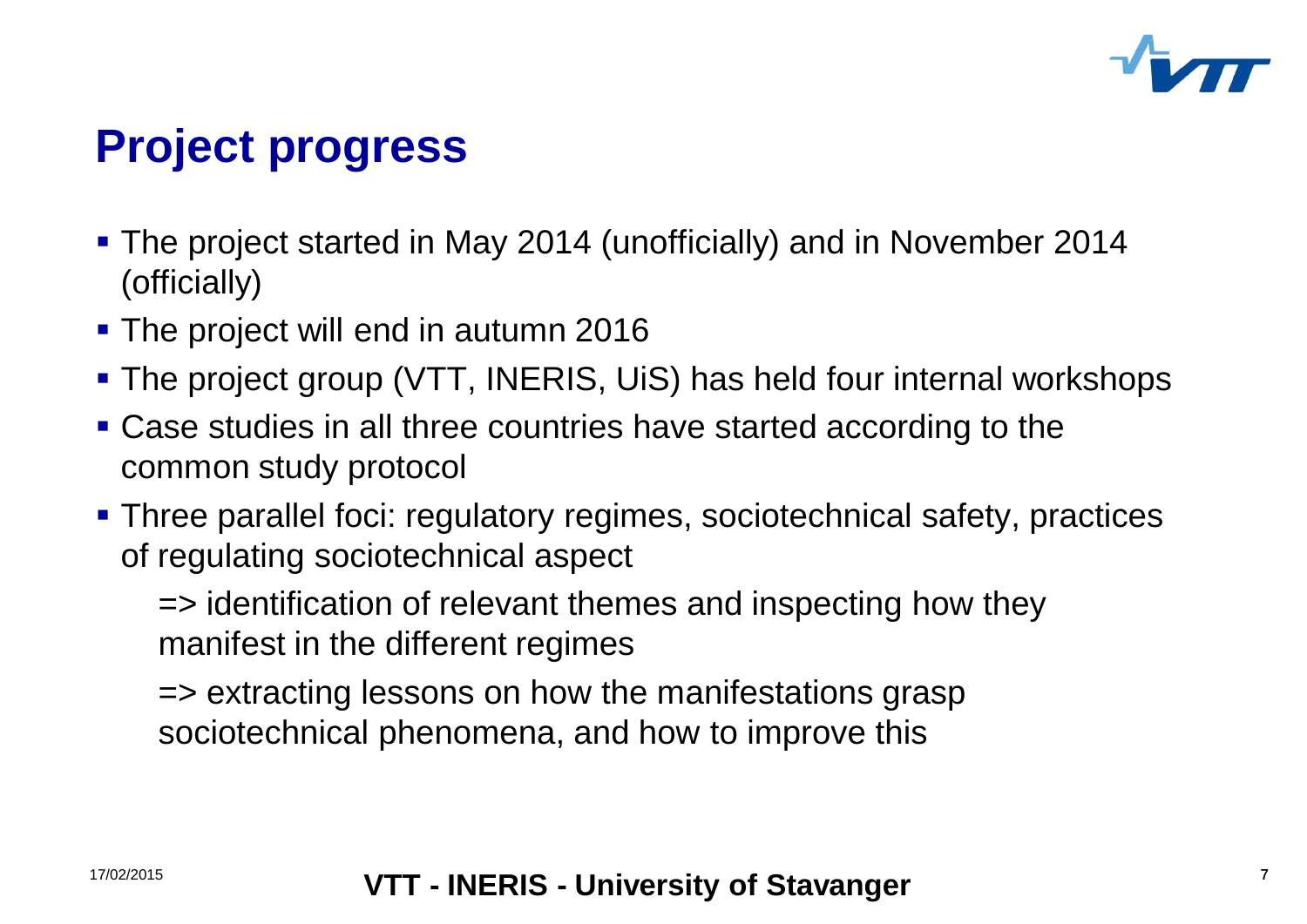

# **Some identified issues and themes - preliminary**

- **The diversity in the regulated industries and the risk regulatory regimes**
	- Reflecting historical development, accidents, specific nation contexts
	- Roles and espoused values of the regulators and other parties
- **Changes in the regulatory strategies based on political and economic debates (e.g. the cost-effectiveness of regulation)**
	- Also changes after accidents (include the political dimension too)
- **The scope and depth of regulation and the issues the regulator does not want to know – or does not consider relevant**
	- **Reflects to inspection practices, regulations, decisions**
	- Related also to the (ambivalence of the) role of the regulator  $\Rightarrow$ often left to individual inspector to decide
	- **Sticking to one's own technical area vs. an overview of safety** issues in the organization

<sup>17/02/2015</sup> **17/02/2015 VTT - INERIS - University of Stavanger**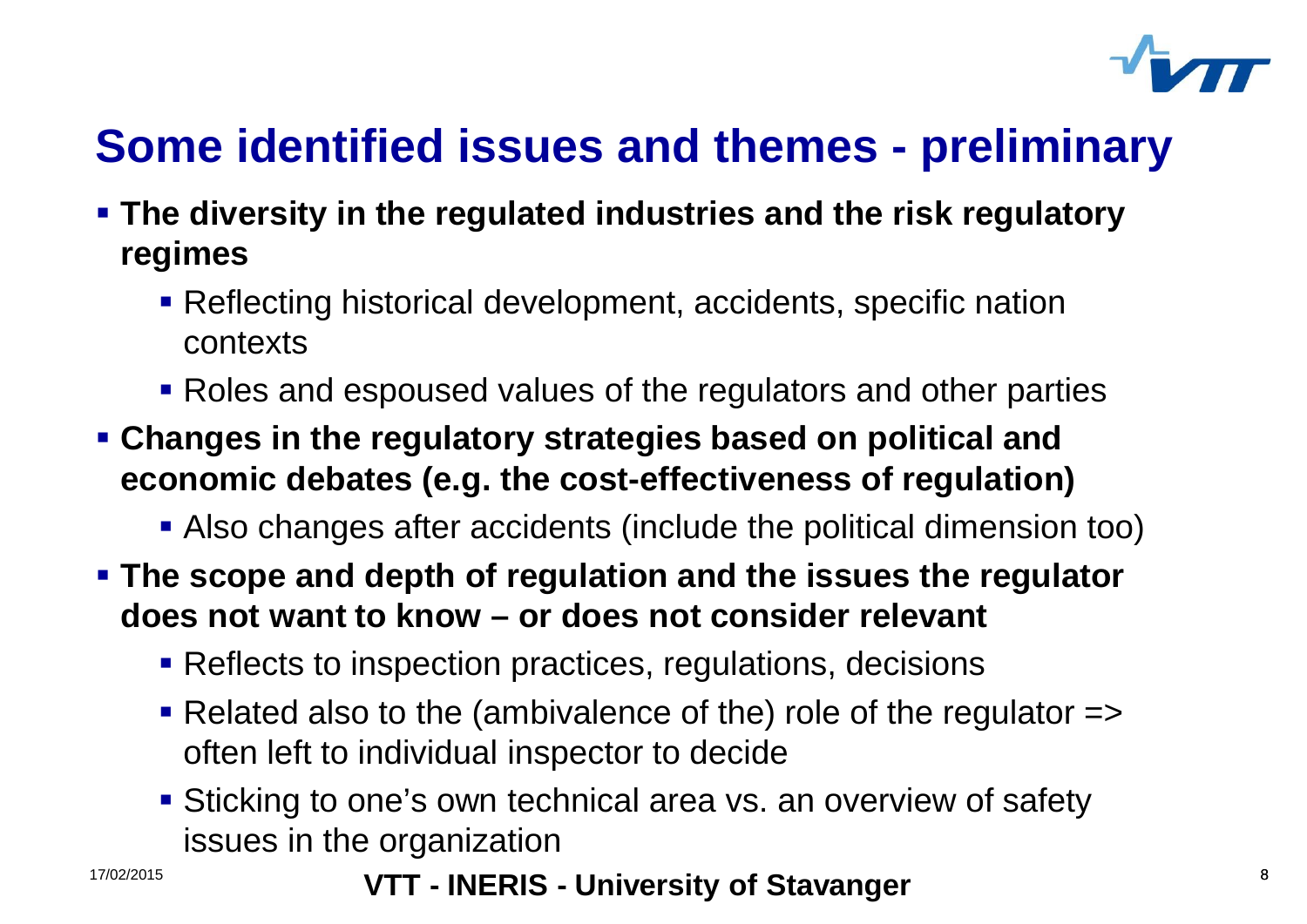

# **Some identified issues and themes - preliminary**

- **The possibility for risk regulation regimes to harness complex sociotechnological issues**
	- Safety is a product of interactions between a diversity of categories of people that is only partly accounted by paperwork and auditing
	- Collecting data about real work situations is challenging in the context of current regulatory frameworks

### **Companies often evolve quicker than regulators**

• How can a regulator be proactive?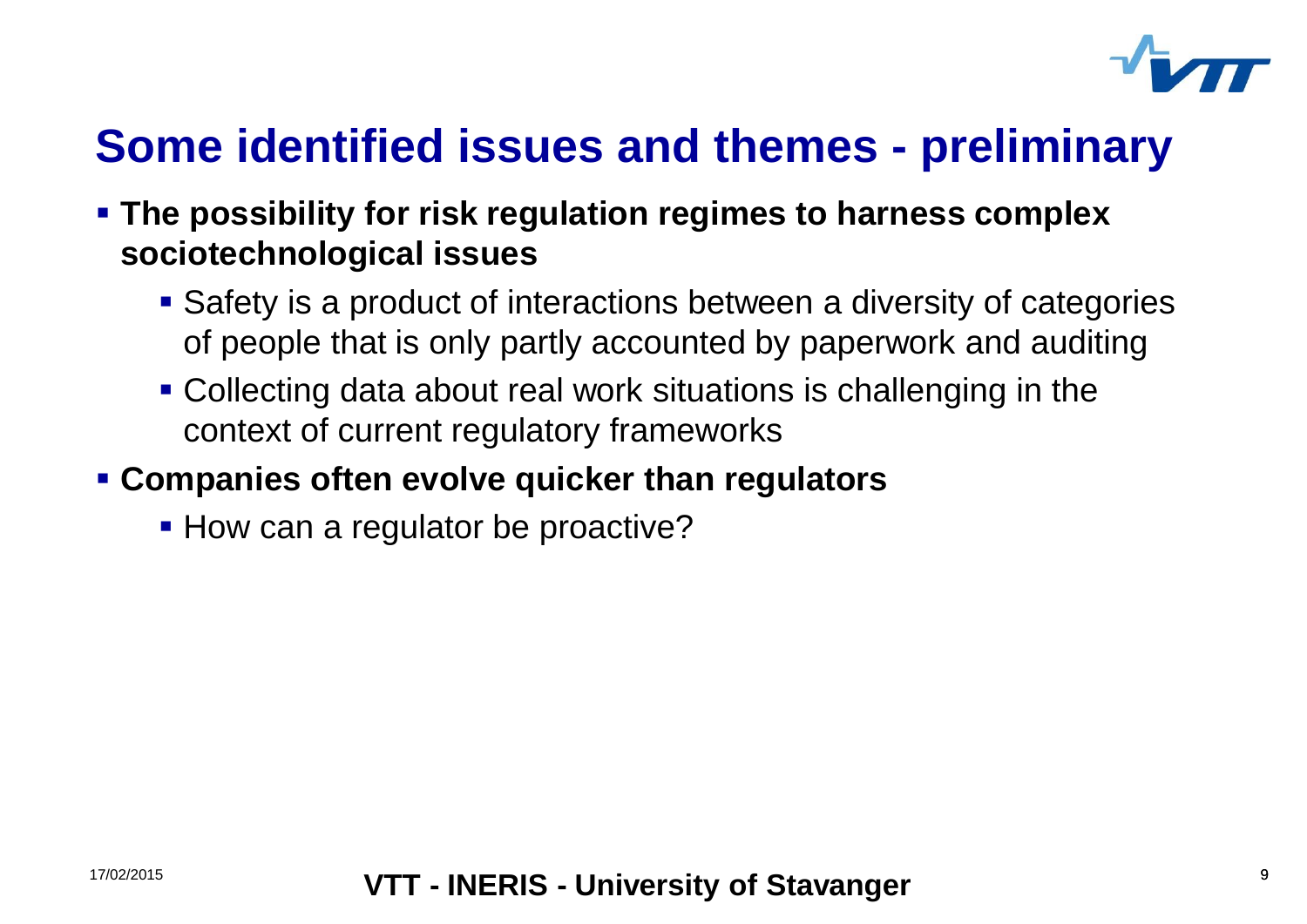

## **Some identified issues and themes - preliminary**

#### **The safety importance of mechanisms generating / sustaining trust or mistrust**

- **Trust as an outcome, prerequisite, or both**
- **Trust as both a negative and positive safety force**

### **The role of power**

- **between the regulator and the industry**
- also inside the regulated organizations maybe also inside the regulator

### **Risk basedness of the regulatory approaches**

- The trade-offs involved often includes
- **How is risk defined and measured**
- … more to be identified

#### 17/02/2015 10 **VTT - INERIS - University of Stavanger**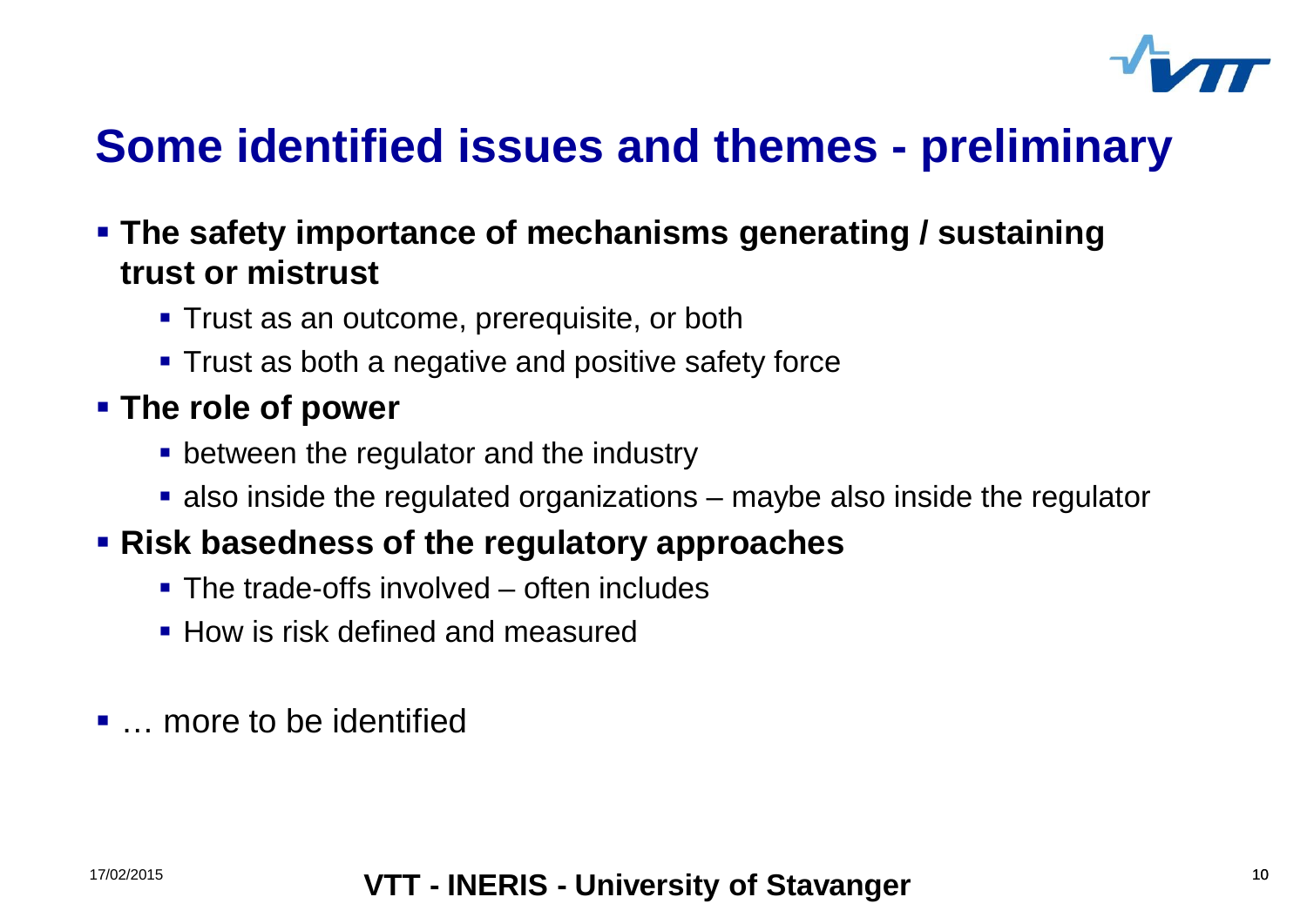

## **Deliverables**

- **Deliverable 1** ("white paper" in the research proposal): A document describing the sociotechnical view on safety to be used by the industry as well as the regulators in deepening their understanding of the sociotechnical dimension of safety. The document will be published in English in FonCSI's "Industrial safety cahiers" collection of documents. Outline of the contents:
- **Deliverable 2**: Three workshops will be arranged, one in each participating country, where the results will be presented and discussed with both the steering group experts as well as representatives from the regulators and the industry.
- **Deliverable 3** (in lieu of "final report")**:** A document on sociotechnical inspection in high risk systems, providing evidence-based guidance to regulators and safety-critical organizations about the possibilities and limits of sociotechnical safety assessment. The document will be published in English in FonCSI's "Industrial safety cahiers" collection of documents.